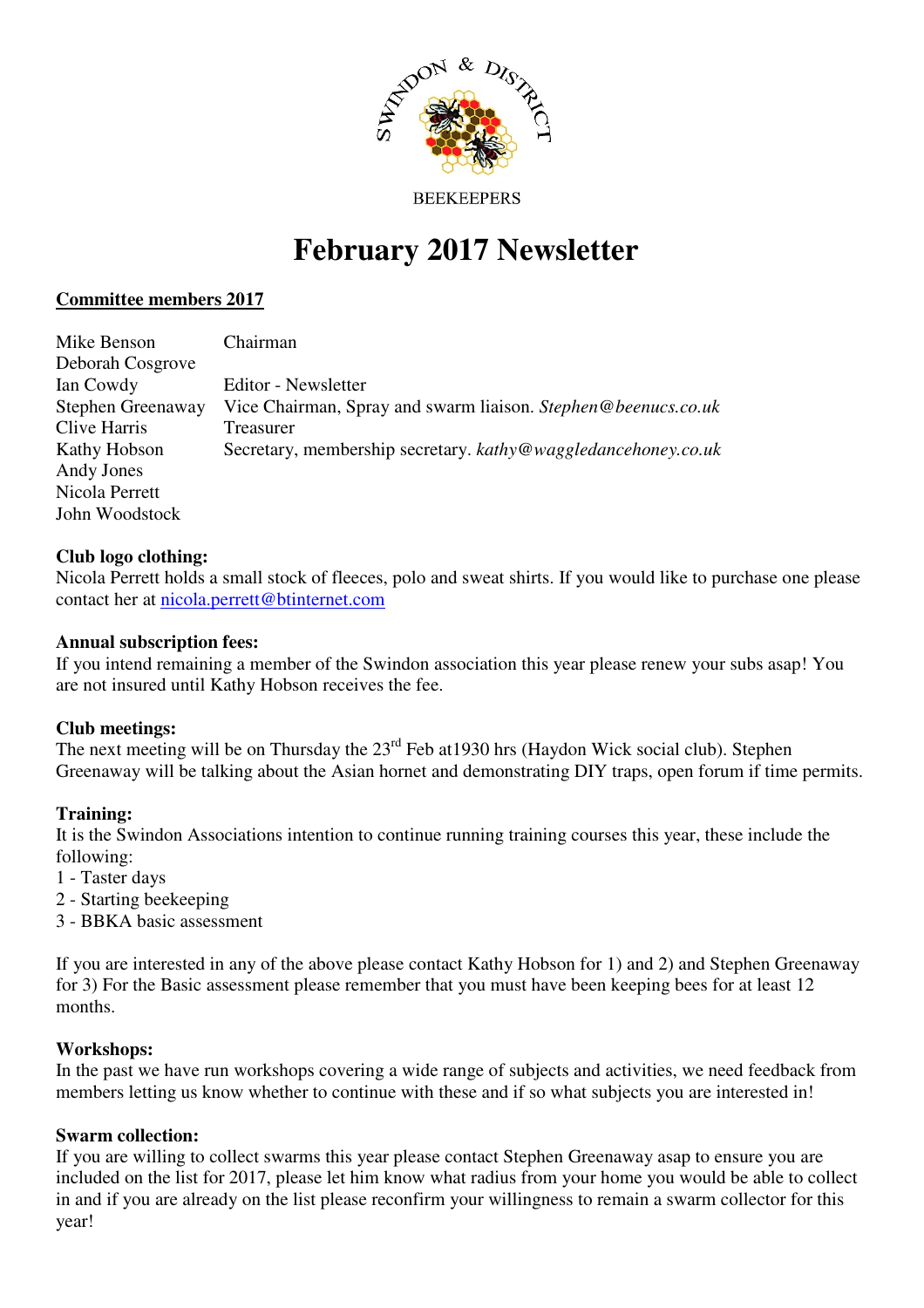# **Mentoring:**

Do you want help and advice with beekeeping? There are members who would be willing to pass on their experience to new and novice beekeepers, please let Kathy Hobson know so you can be paired with a mentor.

# **Unwanted hive occupants**

I have been finding in all my hive roofs and empty boxes clusters of an Ichneumon parasitic wasp, these use honey bees or their larva as hosts (not sure which). They can be as long as an inch including antennae. They don't have a common name but are listed as *Achaius oratorius* or similar species.



Attached to this month's newsletter is an article by Mick Carter who started keeping bees last year at the Honda site. We love this positive feedback especially when it shows that the training offered by the club is the best way to start!

# TWIGS AN ABUNDANCE OF EXPERIENCE AND KNOWLEDGE

I would like to start by introducing myself.

My name is Mick Carter and Sandra Carter is my wife, we have 3 boys and between them 9 lovely grandchildren. I have worked at Honda UK for over 15 years at the South Marston plant and we have been keeping bees since 2015.

In August 2014 we attended a Taster day at TWIGS run by Kathy Hobson and assisted by Mike Benson.

The morning session was theory and the afternoon session was practical, where for the first time you get to handle the bees. We were hooked from that day on. Having attended that first session you become a member of the SDBKA automatically and this allows you to attend the club apiary at TWIGS whenever they are inspecting the hives.

On this note, we found that before we started to keep bees we attended the club hives on a Saturday morning and helped out regularly, this way gaining valuable knowledge from the club members that attend to the hives and much more experience in handling the bees. "You can read as much as you like but bees don't read books or follow rules" Mike Benson would say to me and there is no better knowledge than talking to fellow bee keepers who have been keeping bees for years and TWIGS is the place to find that knowledge and experience.